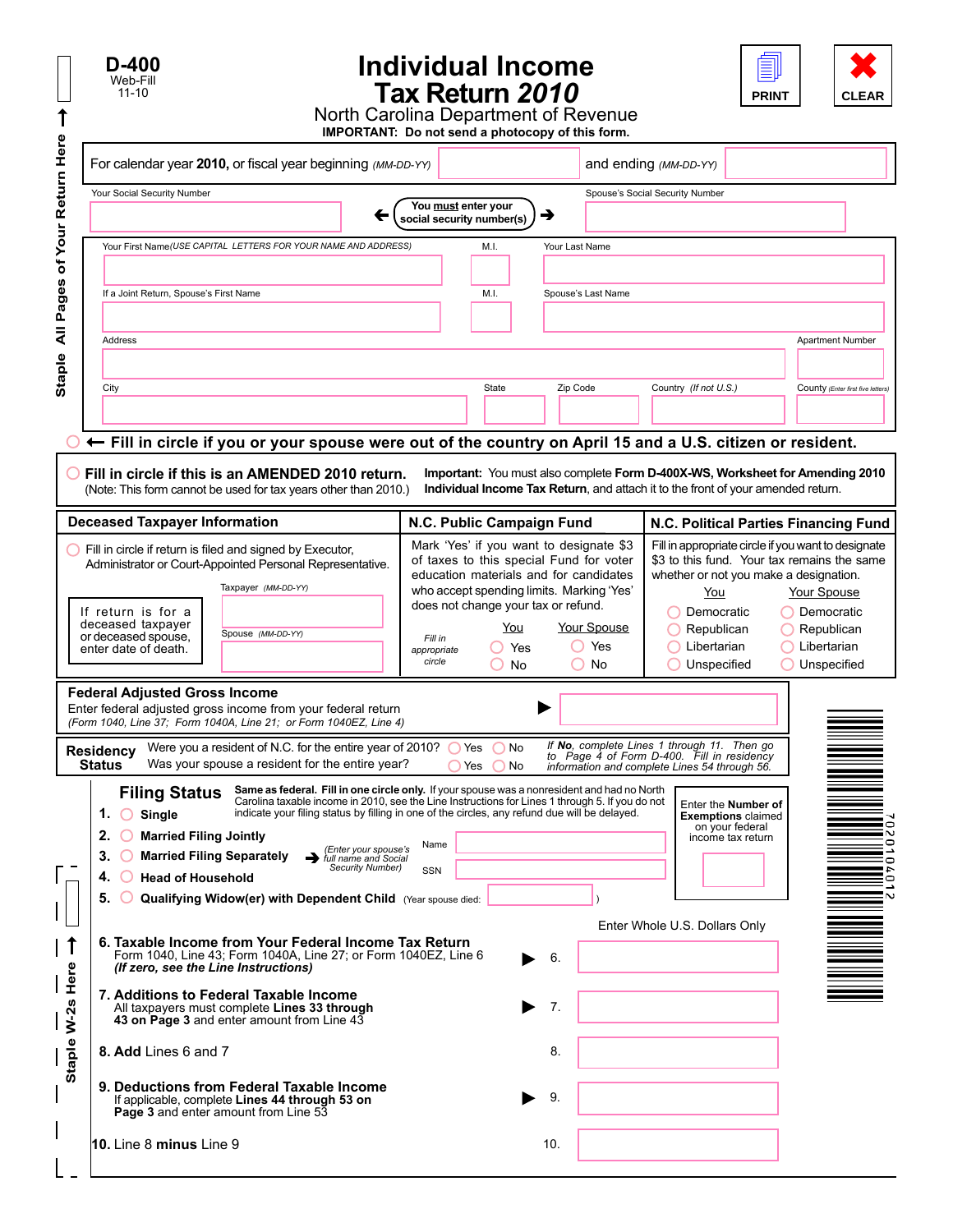| Last Name (First 10 Characters)<br>Tax Year<br>Page 2                                                                                                                                                                                                                                    |          | Your Social Security Number |
|------------------------------------------------------------------------------------------------------------------------------------------------------------------------------------------------------------------------------------------------------------------------------------------|----------|-----------------------------|
| Ω<br>D-400 Web-Fill<br>$11 - 10$<br>Be sure to sign and date your return on Page 4.                                                                                                                                                                                                      |          |                             |
| 11. Enter amount from Line 10                                                                                                                                                                                                                                                            | 11.      |                             |
| 12. Part-year residents and nonresidents<br>Complete Lines 54 through 56 on Page 4 and enter decimal amount from Line 56                                                                                                                                                                 | 12.      |                             |
| 13. North Carolina Taxable Income                                                                                                                                                                                                                                                        |          |                             |
| Full-year residents enter the amount from Line 11<br>Part-year residents and nonresidents multiply amount on Line 11 by the decimal amount on Line 12                                                                                                                                    | 13.      |                             |
| <b>14. North Carolina Income Tax</b> - If the amount on Line 13 is less than \$68,000, use the Tax<br>Table beginning on Page 21 of the instructions to determine your tax. If the amount on Line 13<br>is \$68,000 or more, use the Tax Rate Schedule on Page 29 to calculate your tax. | 14.      |                             |
| <b>15. Surtax</b> - If North Carolina Taxable Income, Line 13, exceeds \$50,000, see instructions on<br>Page 32 to determine the amount to enter here.                                                                                                                                   | 15.      |                             |
| 16. Total North Carolina Income Tax (Add Lines 14 and 15)                                                                                                                                                                                                                                | 16.      |                             |
| <b>17. Tax Credits</b> (From Form D-400TC, Part 4, Line 36 - <b>You must attach Form D-400TC</b><br>if you enter an amount on this line)                                                                                                                                                 | 17.      |                             |
| 18. Subtract Line 17 from Line 16                                                                                                                                                                                                                                                        | 18.      |                             |
| 19. Consumer Use Tax (See instructions on Page 8)                                                                                                                                                                                                                                        | 19.      |                             |
| <b>20. Add</b> Lines 18 and 19                                                                                                                                                                                                                                                           | 20.      |                             |
| 21. North Carolina Income Tax Withheld                                                                                                                                                                                                                                                   |          |                             |
| (Staple original or copy of<br>21a.<br>a. Your tax withheld<br>the original State wage and<br>tax statement(s) in lower left-                                                                                                                                                            |          |                             |
| hand corner of the return)<br>b. Spouse's tax withheld<br>21 <sub>b</sub><br>22. Other Tax Payments                                                                                                                                                                                      |          |                             |
| <b>a.</b> 2010 Estimated Tax<br>22a.                                                                                                                                                                                                                                                     |          |                             |
| <b>b.</b> Paid with Extension<br>22b.                                                                                                                                                                                                                                                    |          | 0<br>N<br>0                 |
|                                                                                                                                                                                                                                                                                          |          | N<br>0<br>4                 |
| Partnership<br>22c.<br>с.<br>▶<br>If you claim a partnership payment<br>on Line 22c or S corporation                                                                                                                                                                                     |          | $\bullet$<br>:N             |
| payment on Line 22d, you must<br>attach a copy of the NC K-1.<br>S Corporation<br>22d.<br>d.                                                                                                                                                                                             |          |                             |
| 23. North Carolina Earned Income Tax Credit<br>23.<br>(From Form D-400TC, Part 5)                                                                                                                                                                                                        |          |                             |
| 24. Tax Credit for Small Businesses That<br>24.<br>Pay N.C. Unemployment Insurance                                                                                                                                                                                                       |          |                             |
| (From Form D-400TC, Part 6)                                                                                                                                                                                                                                                              |          |                             |
| 25. Add Lines 21a through 24 and enter the total on Line 25                                                                                                                                                                                                                              | 25.      |                             |
| 26. a. Tax Due - If Line 20 is more than Line 25, subtract and enter the result                                                                                                                                                                                                          | 26a.     |                             |
| b. Penalties ><br>c. Interest $\blacktriangleright$                                                                                                                                                                                                                                      |          |                             |
| d. Add Lines 26b and 26c and enter the total on Line 26d<br><b>Exception to</b>                                                                                                                                                                                                          | 26d.     |                             |
| e. Interest on the underpayment of estimated income tax<br>underpayment<br>(See Line instructions and enter letter in box, if applicable)<br>of estimated tax                                                                                                                            | 26e.     |                             |
| 27. Add Lines 26a, 26d, and 26e and enter the total - Pay This Amount<br>You can now pay online. Go to our website and click on Electronic Services for details.                                                                                                                         | S<br>27. |                             |
| 28. Overpayment - If Line 20 is less than Line 25, subtract and enter the result                                                                                                                                                                                                         | 28.      |                             |
| 29. Amount of Line 28 to be applied to 2011 Estimated Income Tax                                                                                                                                                                                                                         | 29.      |                             |
| 30. Contribution to the N.C. Nongame and Endangered Wildlife Fund                                                                                                                                                                                                                        | 30.      |                             |
| <b>31. Add Lines 29 and 30</b>                                                                                                                                                                                                                                                           | 31.      |                             |
| 32. Subtract Line 31 from Line 28 and enter the Amount To Be Refunded<br>For a faster refund, file electronically. Go to our website and click on efile.                                                                                                                                 | 32.      |                             |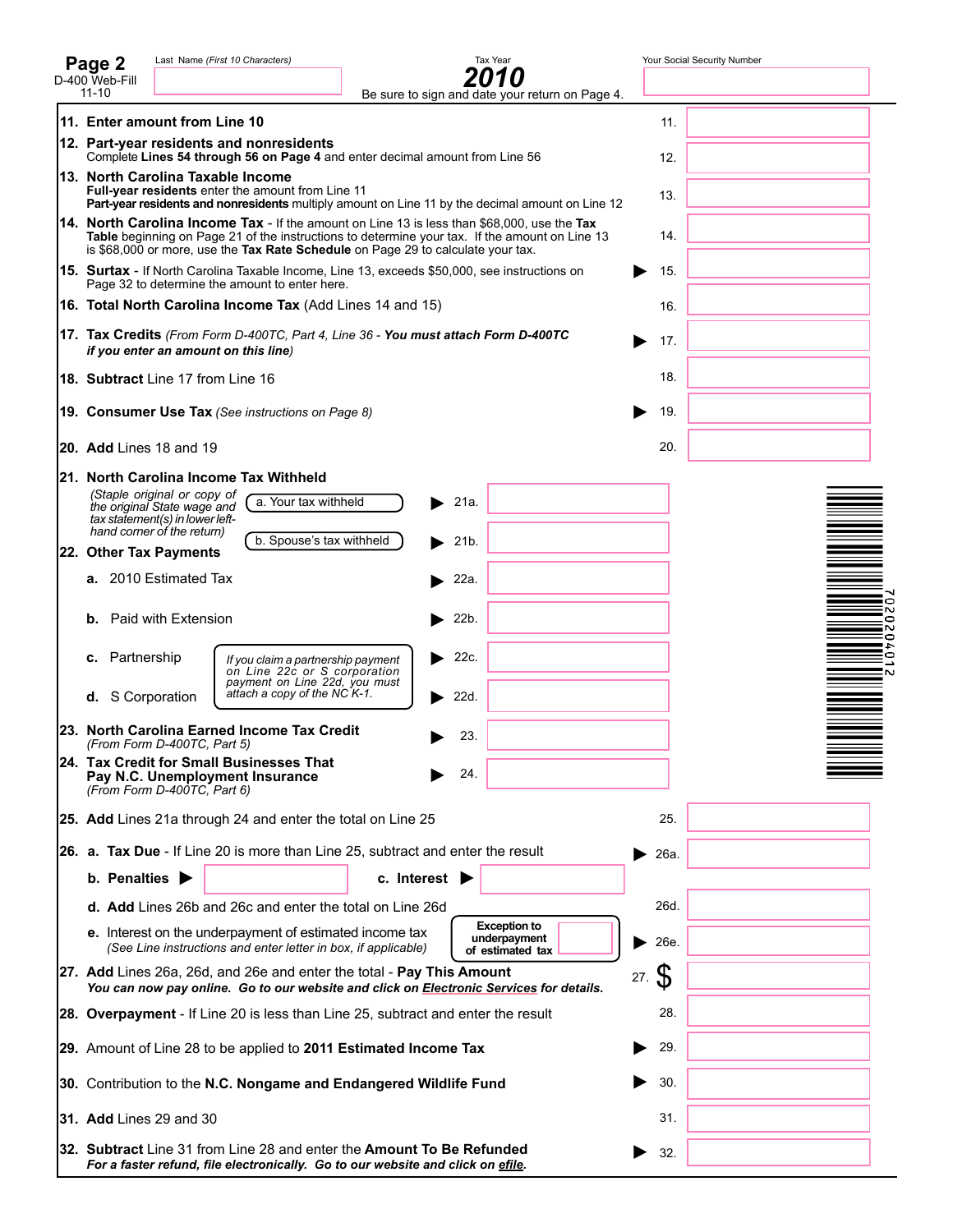|     | Page 3                                      | Last Name (First 10 Characters)                                                                                                                                                                                                                                             |           | Tax Year                                                   |   | Your Social Security Number             |
|-----|---------------------------------------------|-----------------------------------------------------------------------------------------------------------------------------------------------------------------------------------------------------------------------------------------------------------------------------|-----------|------------------------------------------------------------|---|-----------------------------------------|
|     | D-400 Web-Fill<br>$11 - 10$                 |                                                                                                                                                                                                                                                                             |           | 2010                                                       |   |                                         |
|     |                                             | Additions to Federal Taxable Income (See Line Instructions beginning on Page 11.)                                                                                                                                                                                           |           |                                                            |   |                                         |
|     |                                             | 33. Enter the itemized deductions or the standard deduction from your federal return                                                                                                                                                                                        |           |                                                            |   |                                         |
|     | ● Form 1040, Line 40<br>Form 1040A, Line 24 | Form 1040EZ SINGLE filers - enter \$5,700 OR the amount from Line 5 of Form 1040EZ, whichever is less<br>Form 1040EZ MARRIED FILING JOINTLY filers - enter \$11,400 OR the amount from Line 5 of<br>Form 1040EZ, whichever is less                                          |           |                                                            |   | Enter Whole U.S. Dollars Only<br>$-33.$ |
|     |                                             | <b>34.</b> Enter your N.C. standard deduction (The standard deduction for most people is shown below.)                                                                                                                                                                      |           |                                                            |   |                                         |
|     |                                             | ● Head of household \$4,400 ● Married filing separately:<br>● Qualifying widow(er)\$6,000                                                                                                                                                                                   |           | If your spouse does not claim itemized deductions  \$3,000 |   | 34.                                     |
|     |                                             | Note: If 65 or older or blind OR if someone can claim you as a dependent, see the applicable chart or<br>worksheet on Page 11 to determine the amount to enter on this line.                                                                                                |           |                                                            |   |                                         |
|     |                                             | 35. Subtract Line 34 from Line 33 and enter the result here, but not less than zero                                                                                                                                                                                         |           |                                                            |   | 35.                                     |
|     |                                             | $ 36. $ If you claimed the standard deduction on your federal return, do not enter any amount<br>on Line 36. Instead, skip Line 36 and go to Line 37.                                                                                                                       |           |                                                            |   |                                         |
| ∕∖∖ |                                             | If you itemized your deductions on your federal return, enter on this line the state and<br>local taxes from Line 5 of Federal Schedule A, motor vehicle taxes from Line 7 of Federal<br>Schedule A, and any foreign income taxes included on Line 8 of Federal Schedule A. |           |                                                            |   | 36.                                     |
| 37. |                                             | If you claimed the standard deduction, enter the amount from Line 35 above.<br>If you itemized your deductions, compare Line 35 with Line 36 and enter whichever is less.                                                                                                   |           |                                                            |   | 37.                                     |
|     |                                             | 38. Personal exemption adjustment (See instructions on Page 12)                                                                                                                                                                                                             |           |                                                            |   | $\blacktriangleright$ 38.               |
|     |                                             | 39. Interest income from obligations of states other than North Carolina                                                                                                                                                                                                    |           |                                                            | o | $\blacktriangleright$ 39.               |
|     |                                             | 40. Adjustment for Bonus Depreciation (See instructions on Page 12)                                                                                                                                                                                                         |           |                                                            |   | -40.                                    |
|     |                                             | 41. Adjustment for Section 179 Expense Deduction (See instructions on Page 12)                                                                                                                                                                                              |           |                                                            |   | -41.                                    |
|     |                                             | 42. Other additions to federal taxable income (Attach explanation or schedule)                                                                                                                                                                                              |           |                                                            |   | 42.                                     |
|     |                                             | 43. Total additions - Add Lines 37 through 42 (Enter the total here and on Line 7)                                                                                                                                                                                          |           |                                                            |   | 43.                                     |
|     |                                             | Deductions from Federal Taxable Income (See Line Instructions beginning on Page 13.)                                                                                                                                                                                        |           |                                                            |   |                                         |
|     |                                             | 44. State or local income tax refund if included on Line 10 of Federal Form 1040                                                                                                                                                                                            |           |                                                            |   | 44.                                     |
|     |                                             | 45. Interest income from obligations of the United States or United States' possessions                                                                                                                                                                                     |           |                                                            |   | 45.                                     |
|     |                                             | 46. Taxable portion of Social Security and Railroad Retirement Benefits included on your federal return                                                                                                                                                                     |           |                                                            |   | -46.                                    |
|     |                                             | 47. Retirement benefits received from vested N.C. State government, N.C. local government, or<br>federal government retirees (Bailey settlement - Important: See Line instructions on Page 13)                                                                              |           |                                                            | ▸ | 47.                                     |
|     |                                             | 48. If you have retirement benefits not reported on Lines 46 or 47, complete the<br>Retirement Benefits Worksheet on Page 14 and enter the result here                                                                                                                      |           |                                                            |   | 48.                                     |
|     |                                             | <b>49.</b> Severance wages (See Line instructions on Page 14 for explanation of qualifying severance wages)                                                                                                                                                                 |           |                                                            |   | 49.                                     |
|     |                                             | 50. Adjustment for bonus depreciation added back in 2008 and 2009<br>(Add Lines 50a and 50b and enter on Line 50c. See Line instructions on Page 14)                                                                                                                        |           |                                                            |   |                                         |
|     | 2008<br>50a.                                |                                                                                                                                                                                                                                                                             | 50b. 2009 |                                                            |   |                                         |
|     |                                             |                                                                                                                                                                                                                                                                             |           |                                                            |   | $\blacktriangleright$ 50c.              |
|     |                                             | 51. Contributions to North Carolina's National College Savings Program (NC 529 Plan)<br>(See Line instructions on Page 14 for deduction limitations)                                                                                                                        |           |                                                            |   | 51.                                     |
|     |                                             | <b>52.</b> Other deductions from federal taxable income (Attach explanation or schedule.<br>Do not include any deduction for retirement benefits on this line.)                                                                                                             |           |                                                            |   | 52.                                     |
|     |                                             | <b>53. Total deductions</b> - Add Lines 44 through 52 (Enter the total here and on Line 9)                                                                                                                                                                                  |           |                                                            |   | 53.                                     |